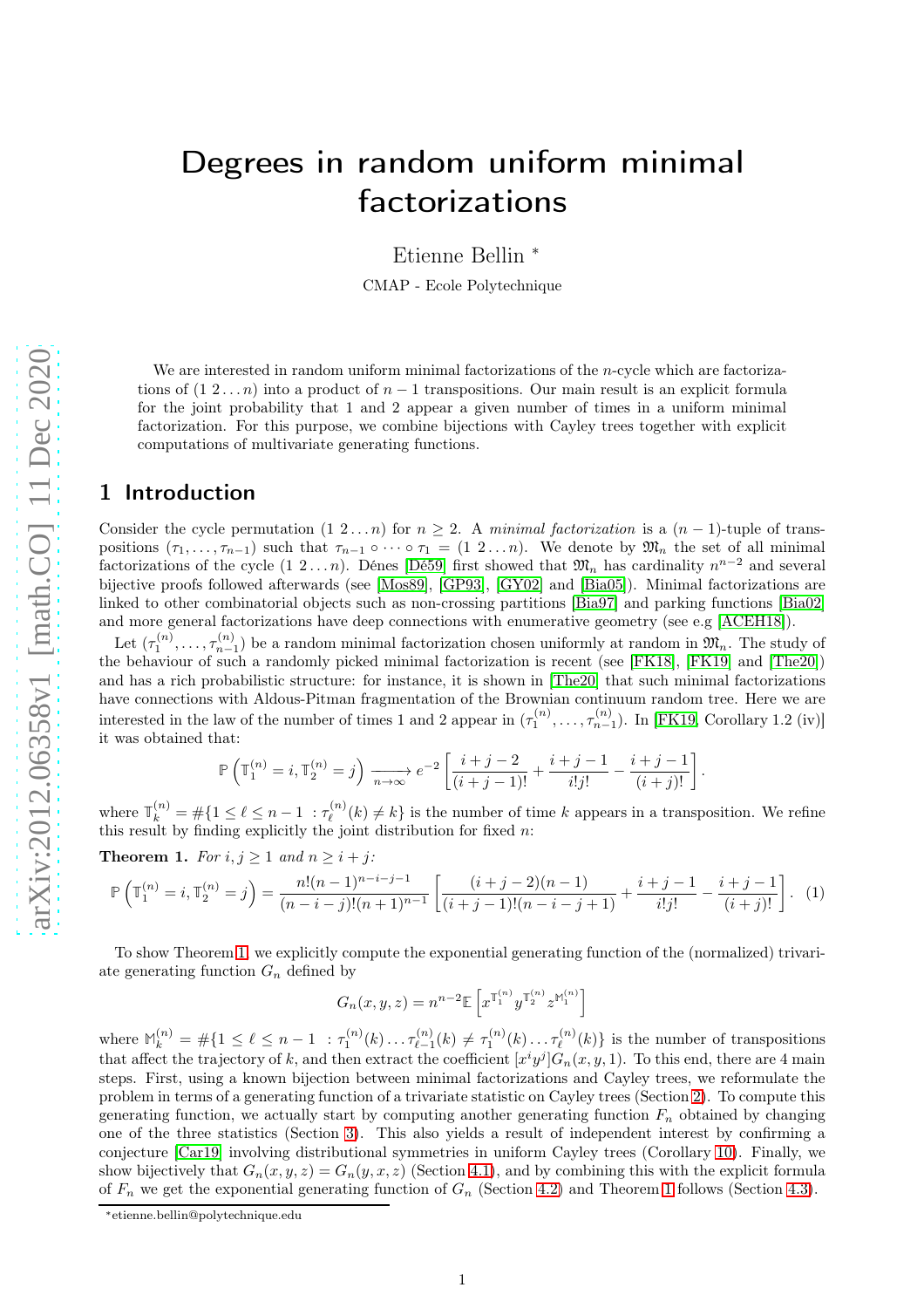# <span id="page-1-0"></span>2 Bijection between minimal factorizations and Cayley trees

### <span id="page-1-3"></span>2.1 The bijection

Here we explain how to associate a labeled tree with a minimal factorization which will be an essential tool for us. We refer to [\[FK19\]](#page-9-5) for details and proofs. Fix an integer  $n > 2$ .

**Definition 2.** For  $(\tau_1, \ldots, \tau_{n-1}) \in \mathfrak{M}_n$ , we define a labeled tree  $\mathcal{F}(\tau_1, \ldots, \tau_{n-1})$  with n vertices labeled from 1 to n where an edge labeled l is drawn between the vertices labeled a and b if and only if  $\tau_l = (a, b)$ (see figure [1](#page-1-1) for an example).



<span id="page-1-1"></span>Figure 1: Representation of F on the left and E on the right when  $n = 10$  for the minimal factorization  $((9 10), (7 9), (1 5), (2 5), (3 5), (8 9), (4 5), (1 6), (1 7))$  of  $(1 \dots 10)$ . The double circle represents the root of the tree  $\mathcal{E}$ .

Clearly  $\mathcal F$  is injective since a minimal factorization can be easily read on its associated tree. Actually the tree  $\mathcal F$  gives too much information, indeed it is still possible to retrieve the associated minimal factorization when we erase the vertex-labels and keep only the edge-labels. More precisely we have:

**Definition 3.** If  $(\tau_1, \ldots, \tau_{n-1}) \in \mathfrak{M}_n$ , then we construct a rooted, edge-labeled tree  $\mathcal{E}(\tau_1, \ldots, \tau_{n-1})$  by doing the following on the tree  $\mathcal{F}(\tau_1, \ldots, \tau_{n-1})$ :

- We root the tree at the vertex labeled 1.
- We erase all the vertex-labels (and keep only the edge-labels).

**Proposition 4.** The map  $\mathcal E$  gives a bijection between the set  $\mathfrak{M}_n$  and the set  $\mathfrak{C}'_n$  of rooted trees with  $n-1$ *edges labeled from 1 to*  $n-1$ *.* 

The set  $\mathfrak{C}'_n$  is clearly in bijection with the set  $\mathfrak{C}_n$  of Cayley trees with n vertices (*i.e.* trees with n vertices labeled from 1 to n). Indeed if  $t \in \mathfrak{C}_n$  we create  $\alpha(t) \in \mathfrak{C}'_n$  by rooting the tree t at the vertex labeled 1, then by pulling all the vertex-labels (except 1 which is erased from  $\alpha(t)$ ) towards the root into the nearest edge. We then subtract 1 from all the labels (see figure [2](#page-1-2) for an example). The map  $\alpha$  is clearly a bijection.



<span id="page-1-2"></span>Figure 2: A tree  $t \in \mathfrak{C}_6$  on the left transformed into  $\alpha(t) \in \mathfrak{C}'_6$  on the right by pulling the vertex-labels towards the root and subtracting 1.

In particular  $\mathfrak{M}_n$  has the same cardinality as the set of Cayley trees with n vertices  $\mathfrak{C}_n$  which is known to be  $n^{n-2}$ . This explains the renormalizing term in the definition of  $G_n$ . In the article [\[FK19\]](#page-9-5) the authors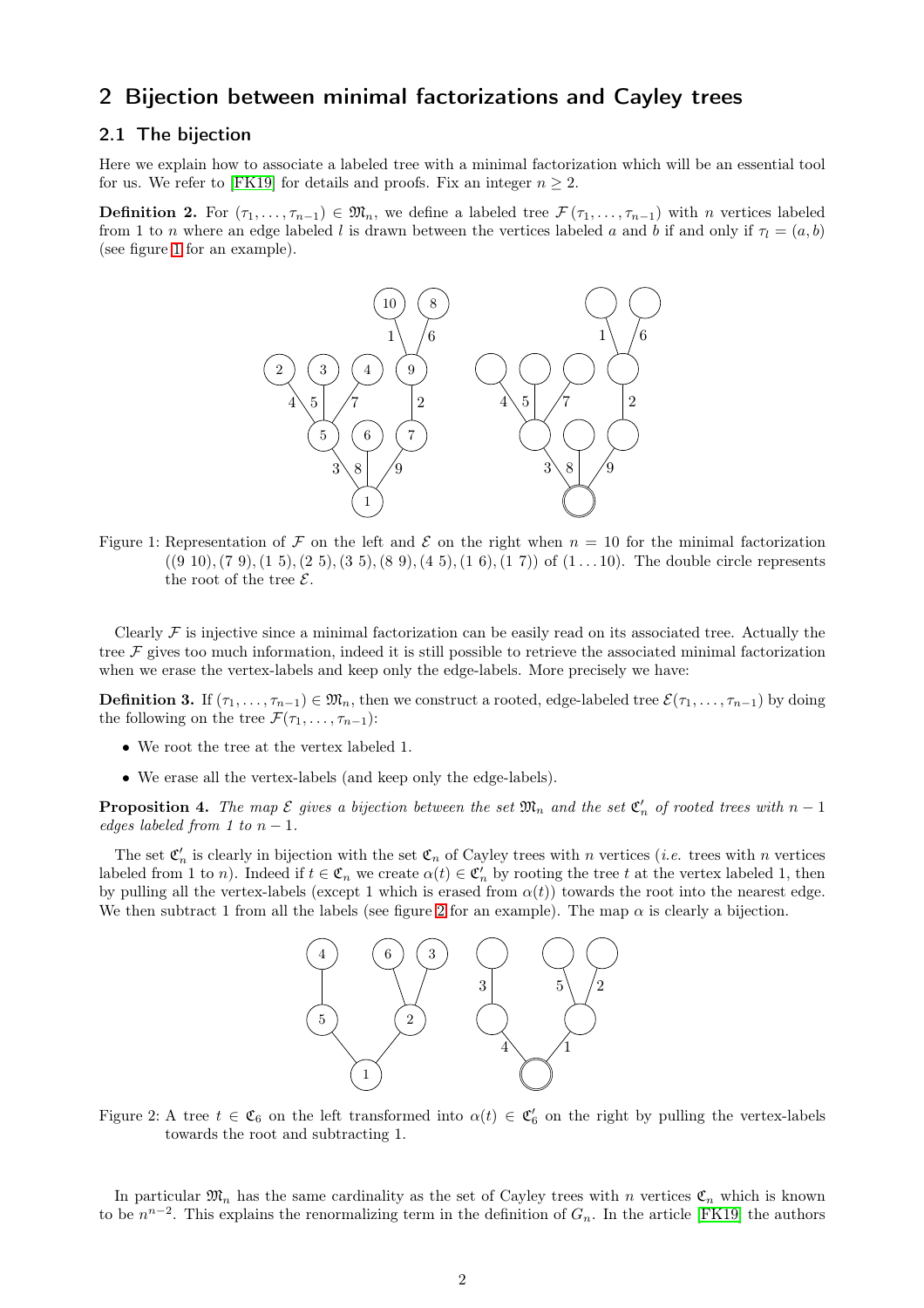give an explicit algorithm to find a minimal factorization back from its associated tree  $\mathcal{E}$ . We explain this algorithm right now because it will be essential for what follows.

Let  $t \in \mathfrak{C}'_n$  and  $f \in \mathfrak{M}_n$  such that  $t = \mathcal{E}(f)$ . To recover f from t, we will recover  $\mathcal{F}(f)$  (from which it is immediate to find f back). For this purpose, we will gradually assign the vertex-labels  $1, 2, \ldots, n$  to t as they can be found in  $\mathcal{F}(f)$ . More precisely, let us describe an algorithm Next that takes the tree t and an integer  $k \in \{1, \ldots, n-1\}$  as arguments and assigns the vertex-label  $k+1$  to t if the vertex-label k has already been assigned in t (if k is not assigned yet  $Next(t, k)$  does nothing). The algorithm starts from the vertex  $v_0$  of t labeled k. Then it follows the longest possible path of edges  $e_1, \ldots, e_\ell$  in t such that:

- $e_1, \ldots, e_\ell$  is a *path of edges* meaning that for all  $0 < i < \ell$ ,  $e_i$  and  $e_{i+1}$  share a common vertex  $v_i$ .
- $e_1$  is the edge with smallest label adjacent to  $v_0$ .
- For all  $0 < i < \ell$ ,  $e_{i+1}$  has the smallest label among the edges adjacent to  $v_i$  having a label greater than  $e_i$ 's label.

Starting from  $v_0$  and following the path  $e_1, \ldots, e_\ell$  leads to the vertex of t which then gets the label  $k + 1$ . We also initiate the algorithm with  $\text{Next}(t, 0)$  which gives label 1 to the root of t.

Now by applying successively Next to t we can label all the vertices of t in order to find back  $\mathcal{F}(f)$ . More precisely we have the following definition and Proposition:

**Definition 5.** For  $1 \leq k \leq n$  and  $t \in \mathfrak{C}'_n$ , we denote by  $\text{Find}_k(t)$  the tree obtained by applying successively Next $(t, 0)$  then Next $(t, 1)$ , Next $(t, 2)$ , ..., Next $(t, k - 1)$  to t.

For example, applying  $Find_{10}$  to the tree on the right of figure [1](#page-1-1) gives back the vertex-labels on the left of figure [1.](#page-1-1)

**Proposition 6.** *For*  $t = \mathcal{E}(f) \in \mathfrak{C}'_n$ :

 $\text{Find}_n(t) = \mathcal{F}(f).$ 

### 2.2 Reformulation in terms of Cayley trees

In order to prove Theorem [1,](#page-0-0) we start with rewriting the generating function  $G_n$  defined in the Introduction in terms of Cayley trees. To this purpose we introduce some notation. For A a subset of  $\{1, \ldots, n\}$  we denote by  $\mathfrak{C}_A$  the set of trees with |A| vertices labeled in a one-to-one manner with the elements of A. Notice that if  $A = \{1, \ldots, n\}$  then  $\mathfrak{C}_A = \mathfrak{C}_n$  is the set of *Cayley trees* with n vertices. If  $t \in \mathfrak{C}_A$  and  $i \in A$ , we denote by  $\deg_i(t)$  the degree of the vertex i (where "the vertex i" has to be understood as "the vertex labeled i") in the tree t. Also, similarly to the algorithm Next (introduced in the previous Section) we consider a certain path in  $t$  starting from  $i$ , namely:

**Definition 7.** For  $t \in \mathfrak{C}_A$  and  $i \in A$  we consider the longest path of vertices, starting from i, such that each vertex of the path has the smallest label among the ones that are both adjacent to the previous vertex on the path and have a greater label than the label of the previous vertex on the path. We denote by  $L_i(t)$  the set of vertices composing this path but without including the first one which is the vertex i (see figure [3](#page-3-2) for an example).

**Definition 8.** For  $t \in \mathfrak{C}_n$  we denote by  $\deg_2'(t)$  the degree, in t, of the last vertex of the path  $L_1(t)$  (see figure [3](#page-3-2) for an example).

Recall from Section [2.1](#page-1-3) the bijection  $\mathcal E$  between  $\mathfrak{M}_n$  and  $\mathfrak{C}'_n$  as well as a bijection  $\alpha$  from  $\mathfrak{C}_n$  to  $\mathfrak{C}'_n$ (illustrated in figure [2\)](#page-1-2). Notice that if  $f \in \mathfrak{M}_n$  and  $t = \alpha \circ \mathcal{E}(f)$  then

$$
(\mathbb{T}_1(f), \mathbb{T}_2(f), \mathbb{M}_1(f)) = (\deg_1(t), \deg'_2(t), |L_1(t)|).
$$

where  $\mathbb{T}_i(f)$  is the number of times i appears in f and  $\mathbb{M}_i(f)$  is the number of transpositions in f that affect the trajectory of j. The last identity allows us to reformulate the definition of  $G_n$  for  $n \geq 2$ :

<span id="page-2-0"></span>
$$
G_n(x, y, z) = \sum_{t \in \mathfrak{C}_n} x^{\deg_1(t)} y^{\deg_2'(t)} z^{|L_1(t)|}.
$$
 (2)

In the next Section, in order to compute  $G_n$ , we introduce another generating function  $F_n$  whose definition is similar to [\(2\)](#page-2-0) except that  $\deg'_2$  is replaced with  $\deg_2$ .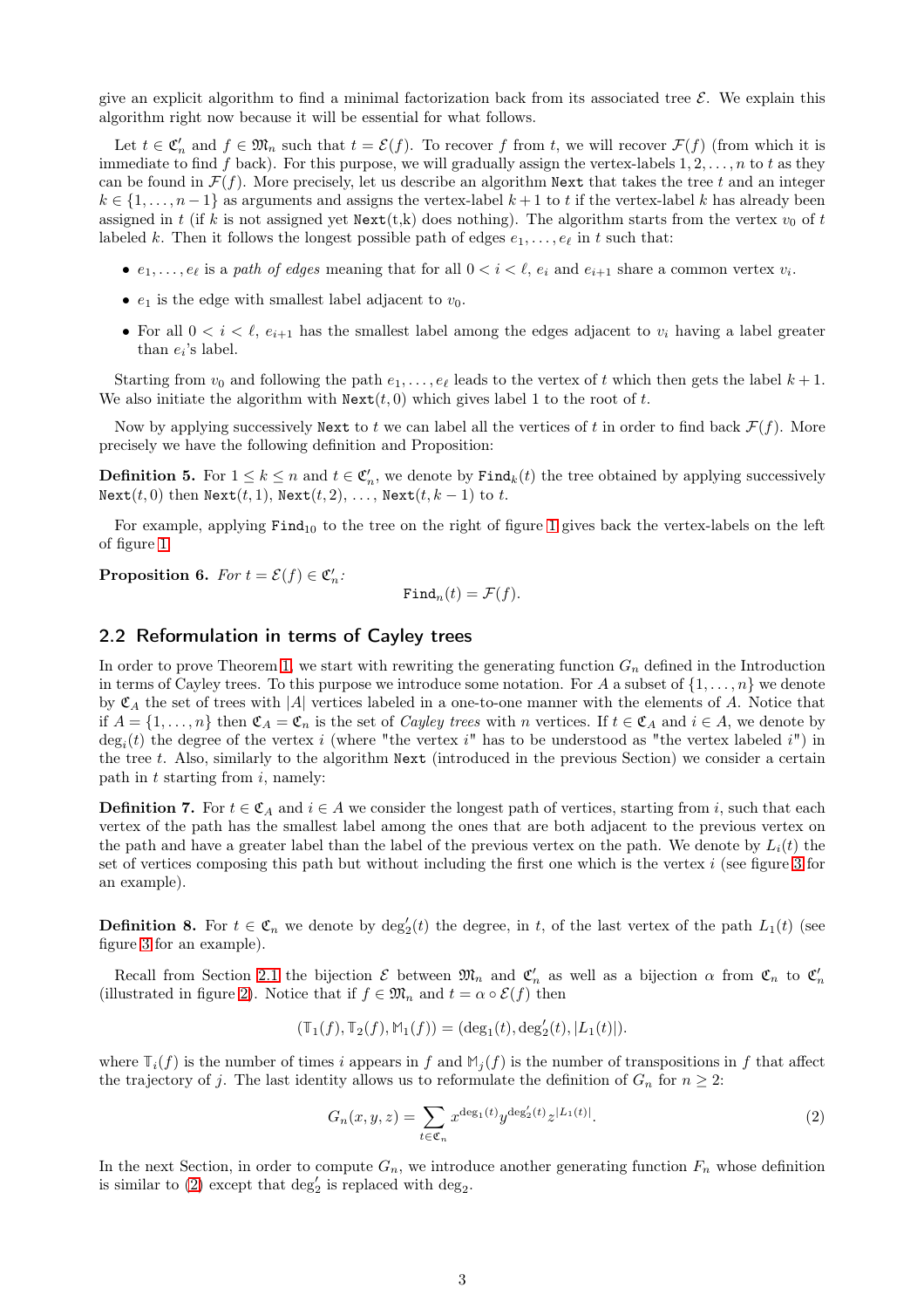

<span id="page-3-2"></span>Figure 3: Example of a tree  $t \in \mathfrak{C}_A$  with  $A = \{1, 2, 3, 4, 5, 7, 8, 9, 11, 12\}$ . The path  $L_1(t) = \{3, 4, 8\}$  starting from 1 is represented in thick red. Here  $\deg_2'(t) = \deg_8(t) = 3$ .

# <span id="page-3-0"></span>3 First generating function on Cayley trees

For  $n \geq 2$  we define the generating function:

<span id="page-3-3"></span>
$$
F_n(x, y, z) = \sum_{t \in \mathfrak{C}_n} x^{\deg_1(t)} y^{\deg_2(t)} z^{|L_1(t)|}.
$$

By convention we also set for  $n \geq 1$ :

$$
F_n(x, 1, 1) = F_n(x) = \sum_{t \in \mathfrak{C}_n} x^{\deg_1(t)} = x(n - 1 + x)^{n-2}.
$$

The last equality is a well known result on Cayley trees. Actually, it turns out we have an explicit formula for  $F_n(x, y, z)$ .

Proposition 9. *For*  $n \geq 3$ ,

$$
F_n(x, y, z) = xyz \left[ x (n - 2 + x)^{n-3} \left( 1 - \frac{yz}{z + y - 1} \right) + (x + y + z + n - 3)^{n-3} \left( n - 2 + yz + \frac{xyz}{z + y - 1} \right) \right].
$$
\n(3)

Formula [\(3\)](#page-3-3) still holds in the cases  $(y = 1, n = 2)$  and  $(y = z = 1, n = 1)$ . Proposition [9](#page-3-3) implies that  $F_n$ is symmetric in  $y$  and  $z$  thus we have the following Corollary which confirms a conjecture made by Caraceni [\[Car19\]](#page-8-4):

<span id="page-3-1"></span>**Corollary 10.** Let  $T_n$  be a random uniform Cayley tree with n vertices, then  $(\deg_1(T_n), |L_1(T_n)|, \deg_2(T_n))$ and  $(\deg_1(T_n), \deg_2(T_n), |L_1(T_n)|)$  *have the same law.* 

It would be very interesting to obtain a direct bijective proof of Corollary [10.](#page-3-1) Formula [\(3\)](#page-3-3) with  $y = 1$  was first conjectured in [\[FK19,](#page-9-5) Conjecture 1.4] and was proved by O. Angel & J. Martin [\[AM19\]](#page-8-5). Below, we give Angel and Martin's proof of the case  $y = 1$  which will be useful to deduce the general case.

*Proof of Proposition* [9](#page-3-3) *for*  $y = 1$ . We show by induction on  $n \geq 2$  that  $F_n(x, 1, z) = xzf_n(x + z)$  where  $f_n$  is a real-valued function. It is obviously true for  $n = 2$  with  $f_2 = 1$ . Suppose that is true for all  $2 \leq k \leq n - 1$ with  $n \geq 3$ .

We denote by  $\mathcal{P}_n$  the set of couples  $(A, B)$  with A and B two subsets of  $\{1, \ldots, n\}$  such that  $A \cup B =$  $\{1,\ldots,n\},\,A\cap B=\varnothing,\,1\in A\,\,\text{and}\,\,n\in B.$  Let  $t\in\mathfrak{C}_n$ . Set the vertex 1 to be the root of t. Consider cutting the tree t by removing the edge between the vertex n and its parent to end up with two trees  $t_1 \in \mathfrak{C}_A$  and  $t_2 \in \mathfrak{C}_B$  for some  $(A, B) \in \mathcal{P}_n$ . Actually given two trees  $t_1 \in \mathfrak{C}_A$  and  $t_2 \in \mathfrak{C}_B$  with  $(A, B) \in \mathcal{P}_n$  there are  $|A|$ distinct ways to attach  $t_2$  to  $t_1$  by joining the vertex  $n+1$  of  $t_2$  to one of  $t_1$ 's vertices to obtain a tree  $t \in \mathfrak{C}_n$ . With this in mind we can decompose the quantity  $F_n(x, 1, z)$  depending on where  $t_2$  is attached to  $t_1$ :

<span id="page-3-4"></span>
$$
F_n(x, 1, z) = xz + \sum_{\substack{(A, B) \in \mathcal{P}_n \\ |A| > 1}} \sum_{\substack{t_1 \in \mathfrak{C}_A \\ t_2 \in \mathfrak{C}_B}} (|A| - 2) x^{\deg_1(t_1)} z^{|L_1(t_1)|} + x^{\deg_1(t_1) + 1} z^{|L_1(t_1)|} + x^{\deg_1(t_1)} z^{|L_1(t_1)| + 1}. \tag{4}
$$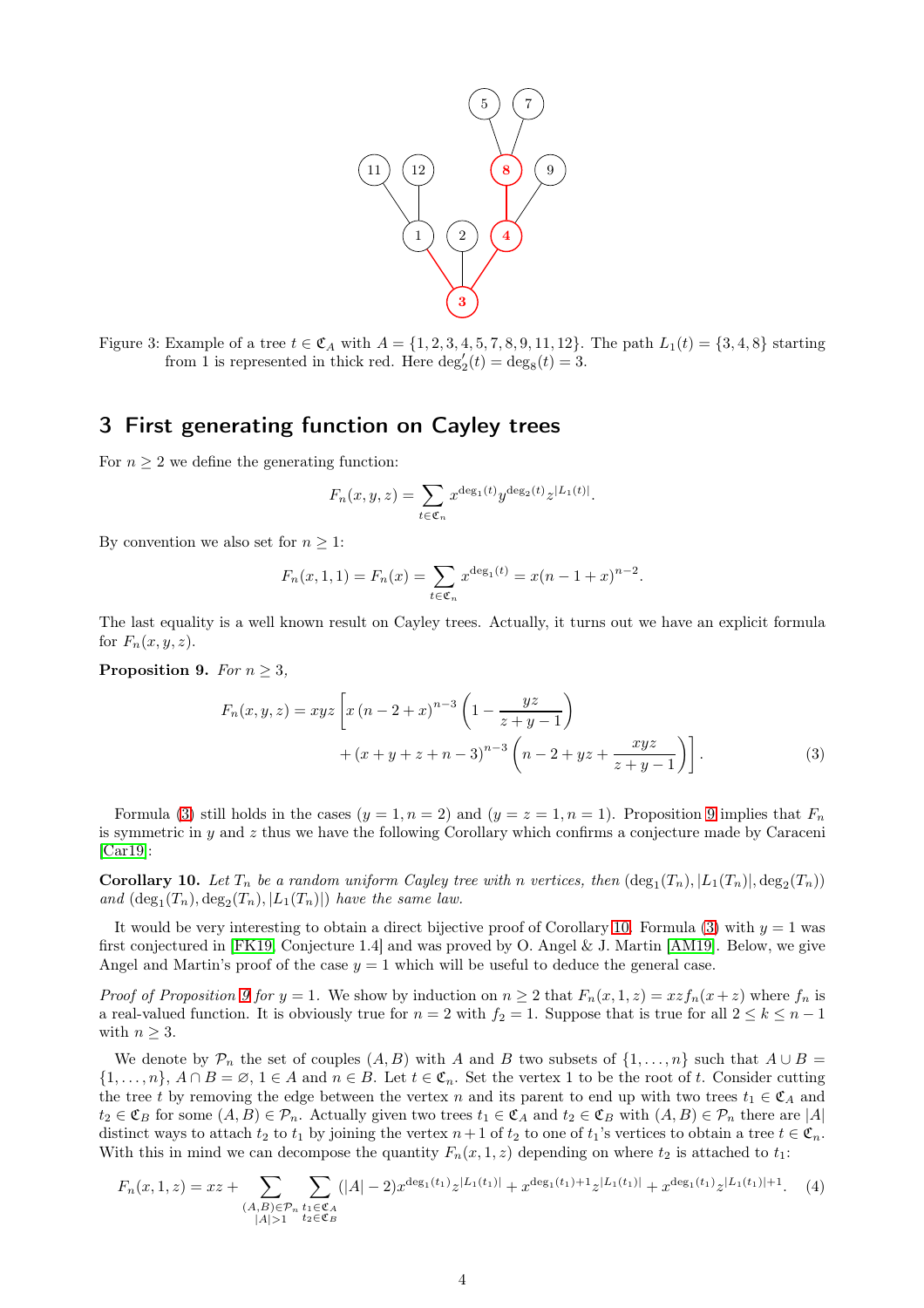The first term corresponds to the case where  $t_1$  has only 1 vertex (i.e.  $|A| = 1$ ). If  $|A| > 1$  then the vertex 1 and the last vertex of the path  $L_1(t_1)$  are distinct in  $t_1$  and we have to consider three cases: 1) we attach  $t_2$  to a vertex of  $t_1$  which is neither 1, nor the last vertex of  $L_1(t_1)$ . 2) We attach  $t_2$  to the vertex 1. 3) We attach  $t_2$  to the last vertex of  $L_1(t_1)$ . We then have:

$$
F_n(x,1,z) = xz + \sum_{a=2}^{n-1} {n-2 \choose a-1} F_a(x,1,z) (a-2+x+z).
$$

By induction we conclude that:

$$
F_n(x, 1, z) = xz + xz \sum_{a=2}^{n-1} {n-2 \choose a-1} f_a(x+z)(a-2+x+z).
$$

So  $F_n(x, 1, z)/(xz)$  depends only on  $x + z$ , thus induction is shown. We then just need to take  $z = 1$  and use the case  $y = z = 1$  to conclude.

To prove the general case of Proposition [9](#page-3-3) we will use the particular cases  $y = 1$  and  $z = 1$ . We will also use the following Abel's binomial Theorem [\[Rio79,](#page-9-7) p. 18].

**Proposition 11.** For every integer  $n \geq 0$  the following identity holds:

$$
\sum_{k=0}^{n} {n \choose k} x(x-kz)^{k-1} (y+kz)^{n-k} = (x+y)^n.
$$

Three useful variants can be deduced from this identity.

**Corollary 12.** For every integer  $n \geq 0$ ,

$$
\begin{aligned}\n\text{Variant 1} \quad & \sum_{k=0}^{n} \binom{n}{k} (x+k)^{k-1} (y-k)^{n-k} = \frac{(x+y)^n}{x}; \\
\text{Variant 2} \quad & \sum_{k=0}^{n} \binom{n}{k} (x+k)^k (n-k+y)^{n-k-1} = \frac{(x+y+n)^n}{y}; \\
\text{Variant 3} \quad & \sum_{k=0}^{n} \binom{n}{k} (x+k)^{k-1} (n-k+y)^{n-k-1} = \frac{x+y}{xy} (x+y+n)^{n-1}.\n\end{aligned}
$$

*Proof.* Taking  $z = -1$  in Abel's binomial formula gives the first variant. Doing the change of index  $k \to n-k$ and the change of variables  $y \to x + n$  and  $x \to y$  in variant 1 gives variant 2. To get variant 3 we begin by differentiating variant 1 with respect to  $y$ , so we have:

$$
\sum_{k=0}^{n} {n \choose k} (n-k)(x+k)^{k-1}(n-k+y)^{n-k-1} = n \frac{(x+y+n)^{n-1}}{x}.
$$

Denote by A the left side of variant 3 which we want to compute, then:

$$
nA - n\sum_{k=1}^{n} {n-1 \choose k-1} (x+k)^{k-1} (n-k+y)^{n-k-1} = n\frac{(x+y+n)^{n-1}}{x}.
$$

By doing the change of index  $k \to k+1$  in the last sum and using variant 2 for the resulting sum we get:

$$
nA - n\frac{(x+y+n)^{n-1}}{y} = n\frac{(x+y+n)^{n-1}}{x}.
$$

The expression of A can be deduced from the last display and thus variant 3 is shown.

*Proof of Proposition* [9](#page-3-3) in the general case. Assume  $n > 3$ . Once again we will use a "tree-cutting" argument but instead of cutting at vertex n, we cut at vertex 2. More precisely, we denote by  $\mathcal{Q}_n$  the set of all couples  $(A, B)$  with A and B two subsets of  $\{1, \ldots, n\}$  such that  $A \cup B = \{1, \ldots, n\}$ ,  $A \cap B = \emptyset$ ,  $1 \in A$  and  $2 \in B$ . Once again, we decompose the quantity  $F_n(x, y, z)$  depending on where  $t_2$  is attached to  $t_1$ :

$$
F_n(x, y, z) = \sum_{(A, B) \in \mathcal{Q}_n} \sum_{\substack{t_1 \in \mathfrak{C}_A \\ t_2 \in \mathfrak{C}_B}} \left[ (|A| - 1) x^{\deg_1(t_1)} y^{\deg_2(t_2) + 1} z^{|L_1(t_1)|} + x^{\deg_1(t_1) + 1} y^{\deg_2(t_2) + 1} z^{|L_2(t_2)| + 1} \right].
$$

 $\Box$ 

 $\Box$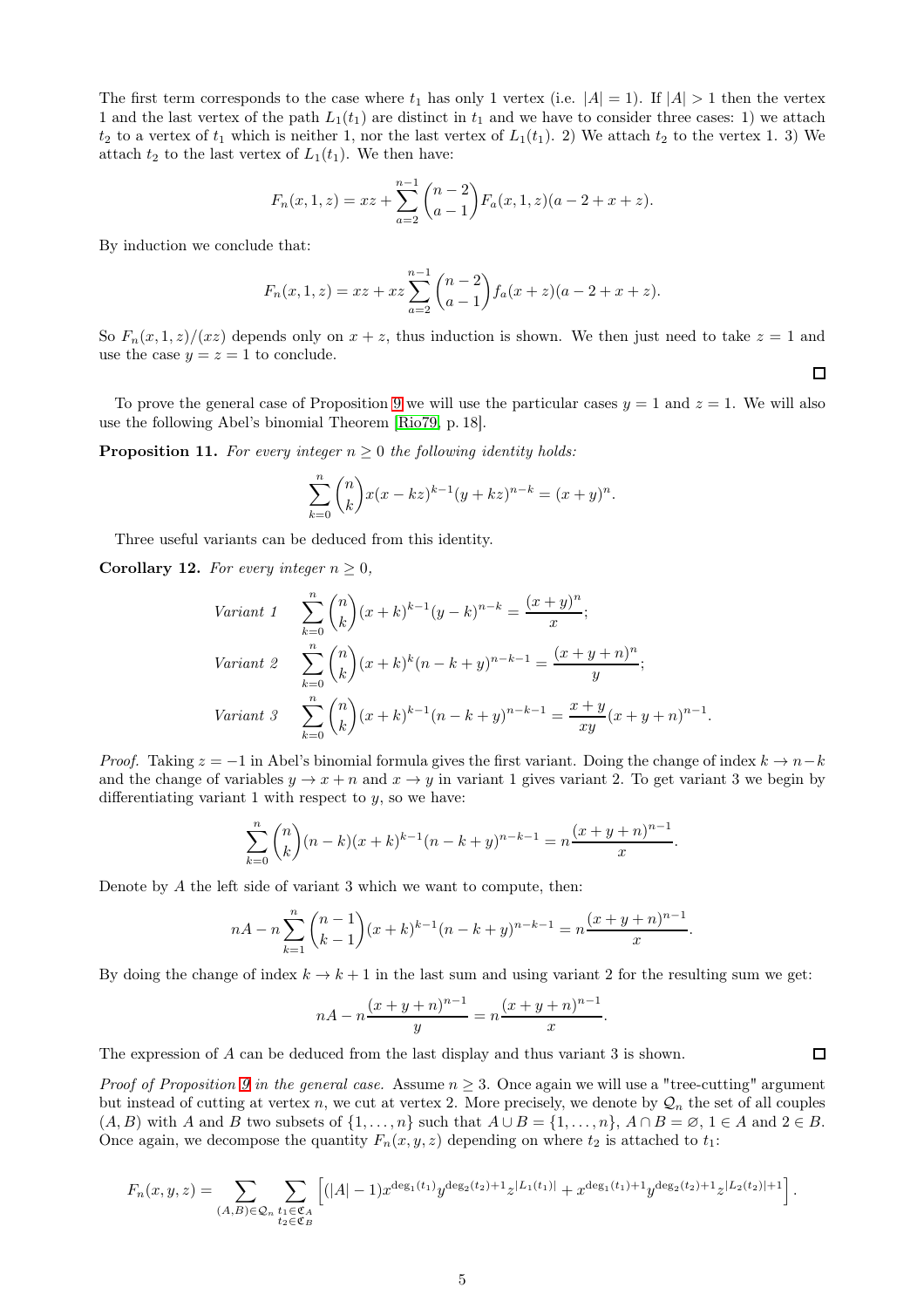The first term appearing after the sums corresponds to attaching  $t_2$  to a vertex which is not 1 in  $t_1$  and the second term corresponds to attaching  $t_2$  to the vertex 1. We then have:

$$
F_n(x, y, z) = \sum_{a=2}^{n-1} {n-2 \choose a-1} (a-1)y F_a(x, 1, z) F_{n-a}(y) + \sum_{a=1}^{n-1} {n-2 \choose a-1} xyz F_a(x) F_{n-a}(y, 1, z).
$$

Now we can use the cases  $y = 1$  and  $y = z = 1$  to replace the occurrences of  $F_n$  in the last display. Let's compute the first sum which we call  $A_n(x, y, z)$ , afterwards we will compute the second one,  $B_n(x, y, z)$ .

$$
A_n(x, y, z) = \sum_{a=2}^{n-1} {n-2 \choose a-1} (a-1)xy^2z(a-2+x+z)^{a-2}(n-a-1+y)^{n-a-2}
$$
  
=  $(n-2)\sum_{a=0}^{n-3} {n-3 \choose a} xy^2z(a+x+z)^a(n-a-3+y)^{n-a-4}$   
=  $(n-2)xyz(x+y+z+n-3)^{n-3}$ .

The second equality comes from the fact that  $(a-1)\binom{n-2}{a-1} = (n-2)\binom{n-3}{a-2}$ . The last equality comes from variant 2 of Abel's binomial formula. Now for  $B_n(x, y, z)$  we need to be careful and isolate the case  $a = n-1$ because formula [\(3\)](#page-3-3) doesn't apply in the case  $(y = 1, n = 1)$ .

$$
B_n(x, y, z) - x^2 yz(x + n - 2)^{n-3} = \sum_{a=0}^{n-3} {n-2 \choose a} x^2 y^2 z^2 (a + x)^{a-1} (n - a - 3 + y + z)^{n-a-3}
$$
  

$$
= \sum_{a=0}^{n-4} {n-3 \choose a} x^2 y^2 z^2 (a + 1 + x)^a (n - a - 4 + y + z)^{n-a-4}
$$
  

$$
+ \sum_{a=0}^{n-3} {n-3 \choose a} x^2 y^2 z^2 (a + x)^{a-1} (n - a - 3 + y + z)^{n-a-3}.
$$
  

$$
= \frac{x^2 y^2 z^2}{y + z - 1} [(x + y + z + n - 3)^{n-3} - (x + n - 2)^{n-3}]
$$
  

$$
+ xy^2 z^2 (x + y + z + n - 3)^{n-3}.
$$

The second equality comes from the fact that  $\binom{n-2}{a} = \binom{n-3}{a-1} + \binom{n-3}{a}$ . The last one comes from variants 1 and 2 of Abel's binomial Theorem. The desired formula follows easily.  $\Box$ 

# 4 A second generating function on Cayley trees and Proof of Theorem [1](#page-0-0)

The goal now is to compute the exponential generating function of  $G_n$ :

$$
\sum_{n\geq 1}\frac{G_{n+1}(x,y,z)}{n!}t^n.
$$

Then by identifying coefficients in formula [\(6\)](#page-6-1), we will be able to prove Theorem [1.](#page-0-0) The first step is to establish a symmetry property of  $G_n$  with a bijective approach.

#### <span id="page-5-0"></span>4.1 A symmetry result

Before computing the exponential generating function of  $G_n$  we first state a useful symmetry result.

<span id="page-5-1"></span>**Proposition 13.** For all  $n \geq 2$ :

$$
G_n(x, y, z) = G_n(y, x, z).
$$

*Proof.* We will prove it by finding a bijection  $\phi$  in  $\mathfrak{M}_n$  which exchanges  $\mathbb{T}_1$  and  $\mathbb{T}_2$  and keeps  $\mathbb{M}_1$  unchanged. For  $1 \leq k \leq n$  we set  $\gamma(k) = 3 - k \mod n$  so  $\gamma$  is a permutation and  $\gamma^{-1} = \gamma$ . For  $(\tau_1, \ldots, \tau_{n-1}) \in \mathfrak{M}_n$  we define  $\phi(\tau_1, \ldots, \tau_{n-1}) = \gamma \circ \tau_1 \circ \cdots \circ \tau_{n-1} \circ \gamma$ . Notice that for any transposition  $\tau = (a \ b)$ ,  $\gamma \circ \tau \circ \gamma = (\gamma(a) \ \gamma(b))$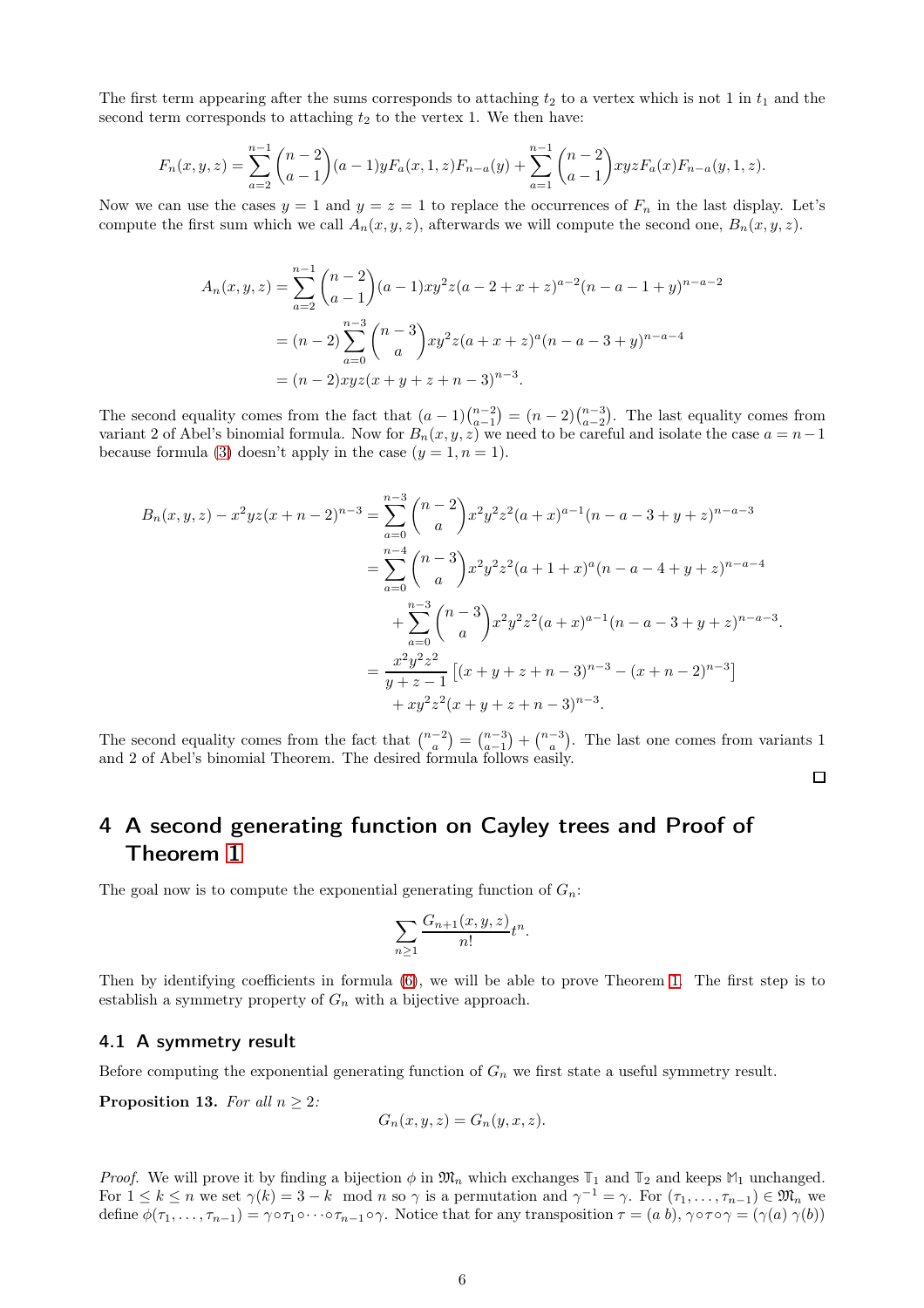hence  $\phi(\tau_1, \ldots, \tau_{n-1})$  is a product of  $n-1$  transpositions. To see that  $\phi$  has the expected property, we interpret the action of  $\phi$  on the tree F. The tree  $\mathcal{F} \circ \phi$  is obtained from F by relabelling the vertex-labels according to the permutation  $\gamma$  and the edge-labels according to the permutation  $i \mapsto n - i$ . Such an edgerelabelling implies that Find<sub>n</sub> reads through  $\mathcal{E} \circ \phi$  in the exact opposite order than in  $\mathcal{E}$ . Thus we easily check that  $\phi(\tau_1,\ldots,\tau_{n-1})$  sends 2 on 3, 3 on 4, ..., n on 1 and 1 on 2 so  $\phi(\tau_1,\ldots,\tau_{n-1})$  is a minimal factorization of  $(1 \ldots n)$ .  $\Box$ 

### <span id="page-6-0"></span>4.2 Computation of the exponential generating function of the second generating function

Before computing the exponential generating function of  $G_n$  let's introduce the Lambert W function (see e.g [\[CJK97\]](#page-8-6)). It is by definition the solution (in the sense of formal series) of  $W(z)e^{W(z)} = z$ . Using Lagrange inversion, one can show that  $W(z) = \sum_{n\geq 1} \frac{(-n)^{n-1}}{n!}$  $\frac{n!}{n!}z^n$ . Again, using Lagrange inversion, one can also compute:

<span id="page-6-2"></span><span id="page-6-1"></span>
$$
e^{-rW(-z)} = \left[\frac{-W(-z)}{z}\right]^r = \sum_{n\geq 0} \frac{r(n+r)^{n-1}}{n!} z^n \tag{5}
$$

with the convention that  $0 \times 0^{-1} = 1$ . These properties of W will be useful when proving Proposition [14](#page-6-1) and Theorem [1.](#page-0-0)

Proposition 14. *The following identity on formal series holds:*

$$
e^{t}(y-x)\sum_{n\geq 1}\frac{G_{n+1}(x,y,z)}{n!}t^{n} = \frac{xyz(x-1)}{x+z-1}e^{-yW(-t)} - \frac{xyz(y-1)}{y+z-1}e^{-xW(-t)} + \frac{xyz^{2}(y-x)}{(x+z-1)(y+z-1)}e^{-(x+y+z-1)W(-t)}.
$$
\n(6)

*Proof.* Fix  $n \geq 1$ . As in the proof of Proposition [9](#page-3-3) in the case  $y = 1$ , we denote by  $\mathcal{P}_{n+1}$  the set of couples  $(A, B)$  with A and B two subsets of  $\{1, \ldots, n+1\}$  such that  $A \cup B = \{1, \ldots, n+1\}$ ,  $A \cap B = \emptyset$ ,  $1 \in A$  and  $n + 1 \in B$ . Then with a similar "tree-cutting" argument that led to [\(4\)](#page-3-4) we have:

$$
G_{n+1}(x,y,z) = xyz \sum_{t \in \mathfrak{C}_n} y^{\deg_1(t)} + \sum_{\substack{(A,B) \in \mathcal{P}_{n+1} \\ |A| > 1}} \sum_{\substack{t_1 \in \mathfrak{C}_A \\ t_2 \in \mathfrak{C}_B}} \left[ (|A| - 2) x^{\deg_1(t_1)} y^{\deg_2'(t_1)} z^{|L_1(t_1)|} + x^{\deg_1(t_1) + 1} y^{\deg_2'(t_1)} z^{|L_1(t_1)|} + x^{\deg_1(t_1)} y^{\deg_{n+1}(t_2) + 1} z^{|L_1(t_1)| + 1} \right].
$$

The first term corresponds to the case where  $t_1$  has only 1 vertex (i.e.  $|A| = 1$ ). If  $|A| > 1$  then the vertex 1 and the last vertex of the path  $L_1(t_1)$  are distinct in  $t_1$  and we have to consider three cases: 1) we attach  $t_2$  to a vertex of  $t_1$  which is neither 1, nor the last vertex of  $L_1(t_1)$ . 2) We attach  $t_2$  to the vertex 1. 3) We attach  $t_2$  to the last vertex of  $L_1(t_1)$ . We then have:

$$
G_{n+1}(x,y,z) = xyzF_n(y) + \sum_{a=2}^{n} {n-1 \choose a-1} ((a-2)G_a(x,y,z) + xG_a(x,y,z) + yzF_a(x,1,z)F_{n+1-a}(y)).
$$

By Proposition [13,](#page-5-1) we get:

$$
G_{n+1}(x,y,z) = xyzF_n(x) + \sum_{a=2}^{n} {n-1 \choose a-1} [(a-2)G_a(x,y,z) + yG_a(x,y,z) + xzF_a(y,1,z)F_{n+1-a}(x)].
$$

Now if we make the difference between the last two equations, we obtain:

$$
0 = xyz(F_n(y) - F_n(x)) + (x - y) \sum_{a=2}^{n} {n-1 \choose a-1} G_a(x, y, z)
$$
  
+ 
$$
z \sum_{a=2}^{n} {n-1 \choose a-1} [yF_a(x, 1, z)F_{n+1-a}(y) - xF_a(y, 1, z)F_{n+1-a}(x)]
$$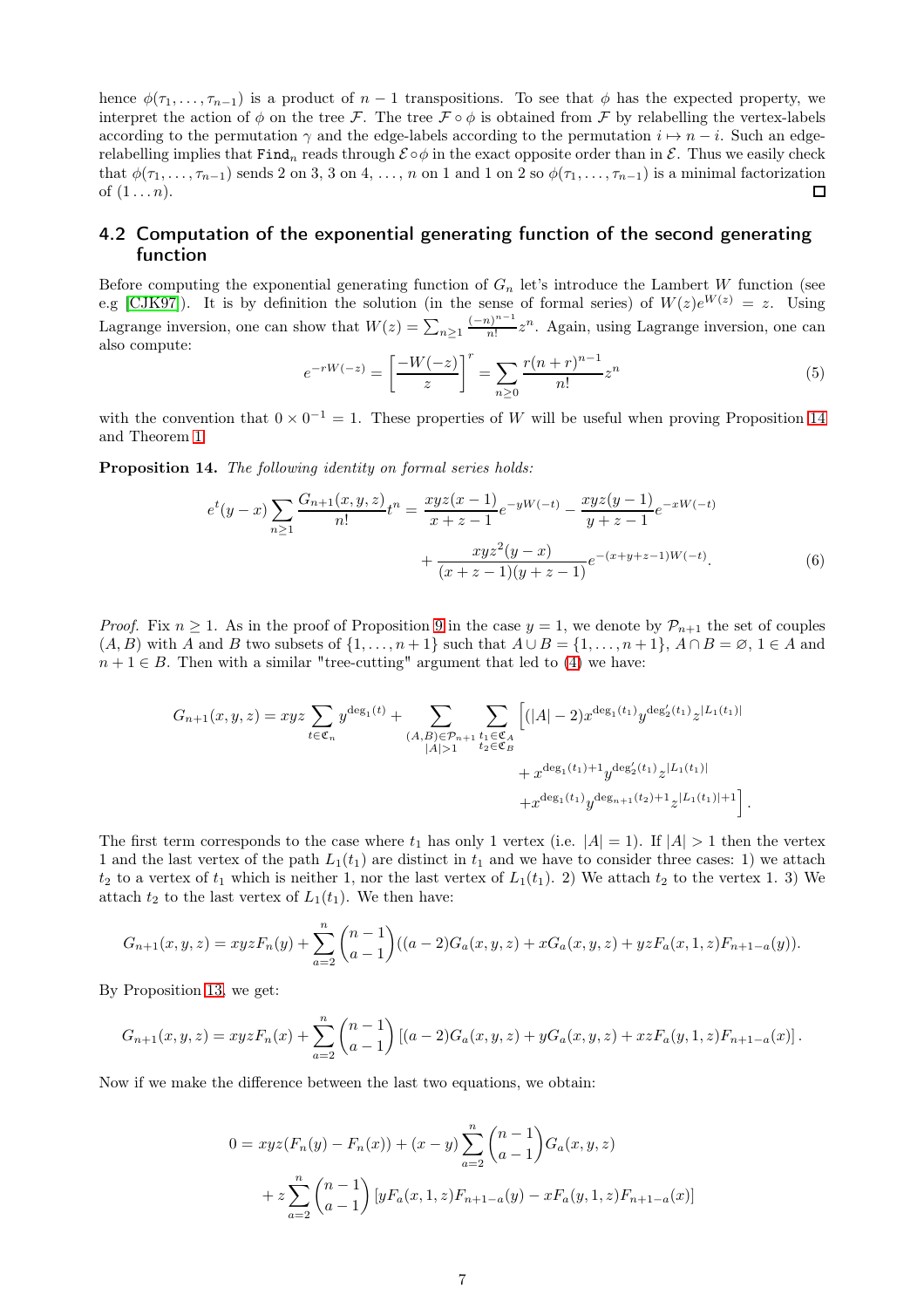If  $n \geq 2$ , by using the third variant of Abel's binomial formula and Proposition [9](#page-3-3) we get:

$$
\sum_{a=2}^{n} {n-1 \choose a-1} F_a(x, 1, z) F_{n+1-a}(y) = xz \frac{x+y+z-1}{x+z-1} (x+y+z+n-2)^{n-2}
$$

$$
- \frac{xyz(x+n-1)^{n-2}}{y+z-1}
$$

and

$$
\sum_{a=2}^{n} {n-1 \choose a-1} F_a(y, 1, z) F_{n+1-a}(x) = yz \frac{x+y+z-1}{y+z-1} (x+y+z+n-2)^{n-2}
$$

$$
- \frac{xyz(y+n-1)^{n-2}}{x+z-1}.
$$

So, finally,

$$
0 = (x - y) \sum_{a=2}^{n} {n-1 \choose a-1} G_a(x, y, z) + u_{n-1}(x, y, z),
$$

where

$$
u_{n-1}(x,y,z) = \frac{xy^2z(x-1)}{x+z-1}(y+n-1)^{n-2} - \frac{x^2yz(y-1)}{y+z-1}(x+n-1)^{n-2} + \frac{xyz^2(y-x)(x+y+z-1)}{(x+z-1)(y+z-1)}(x+y+z+n-2)^{n-2}.
$$

Thus, by Pascal's inversion formula,

<span id="page-7-1"></span>
$$
(y-x)G_{n+1}(x,y,z) = \sum_{k=0}^{n} {n \choose k} (-1)^{n-k} u_k(x,y,z).
$$
 (7)

Now define for  $n\geq 0$  the polynomials  $P_n$  by

<span id="page-7-2"></span>
$$
P_n(u) = \sum_{k=0}^{n} u \binom{n}{k} (-1)^{n-k} (k+u)^{k-1}.
$$
 (8)

Their exponential generating function is given by

$$
\sum_{n\geq 0} \frac{P_n(u)}{n!} t^n = \sum_{k\geq 0} ut^k (k+u)^{k-1} \sum_{n\geq k} \binom{n}{k} \frac{(-1)^{n-k}}{n!} t^{n-k}
$$

$$
= ue^{-t} \sum_{k\geq 0} \frac{(k+u)^{k-1}}{k!} t^k
$$

$$
= e^{-t-uW(-t)}.
$$

This, combined with [\(7\)](#page-7-1), readily gives the desired result.

### <span id="page-7-0"></span>4.3 Proof of Theorem [1](#page-0-0)

To simplify notation, for  $n\geq 2,$  set

$$
p_{i,j}^n = \mathbb{P} (\deg_1(T_n) = i, \deg'_2(T_n) = j)
$$

so that

$$
p_{i,j}^n = \frac{1}{n^{n-2}} [x^i y^j] G_n(x, y, 1).
$$

*Proof of Theorem [1.](#page-0-0)* Fix  $i, j \ge 1$ . We take the formula of Proposition [14](#page-6-1) with  $z = 1$  and divide it by  $(y - x)$ to get:

$$
e^{t} \sum_{n\geq 1} \frac{G_{n+1}(x, y, 1)}{n!} t^{n} = \frac{xy}{y-x} \left[ e^{-yW(-t)} - e^{-xW(-t)} \right] + \frac{1}{y-x} \left[ x e^{-xW(-t)} - y e^{-yW(-t)} \right] + e^{-(x+y)W(-t)}.
$$

 $\Box$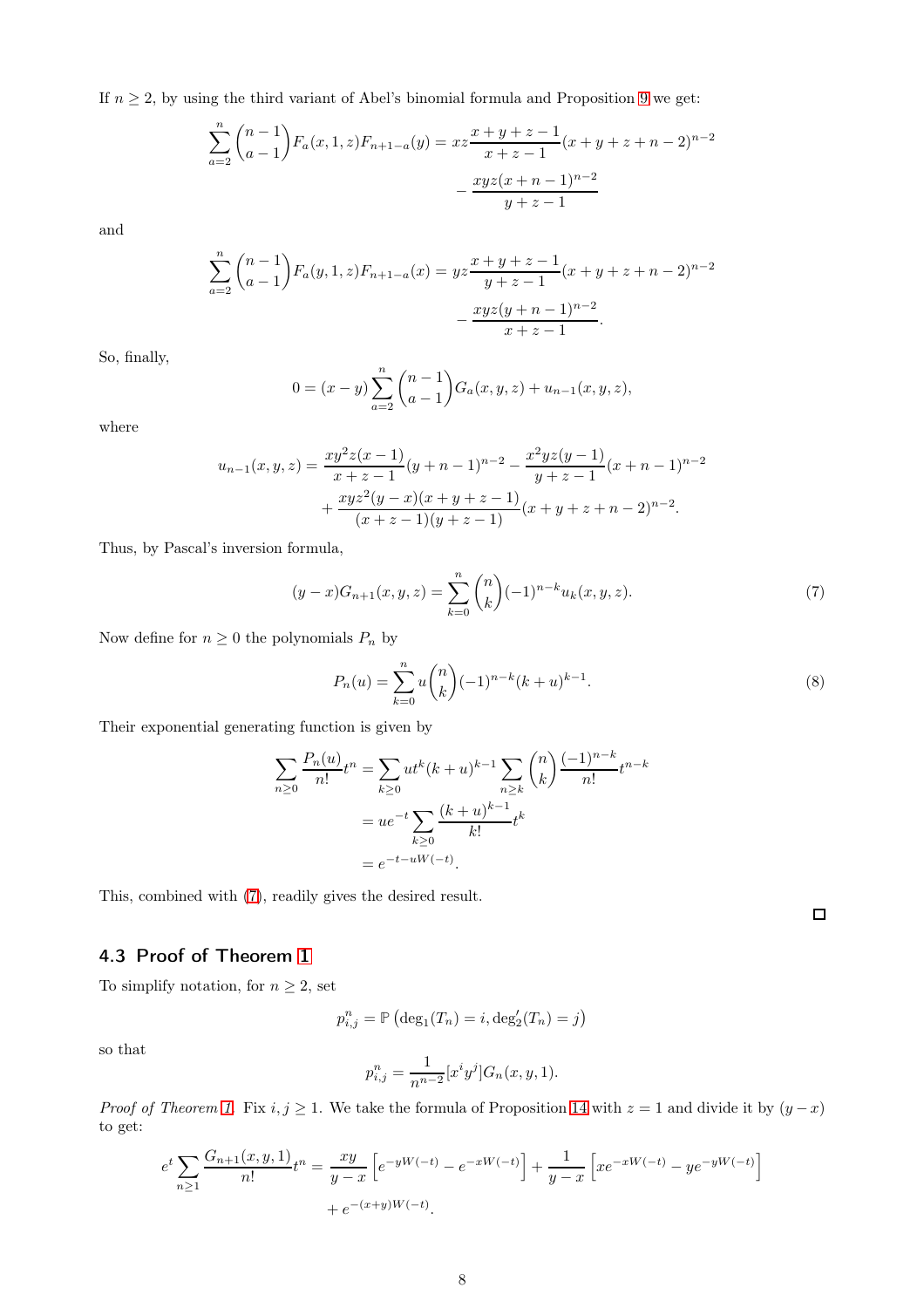We shall identify the coefficient in front of  $x^i y^j$  (which is a polynomial in t) in this formula. On the left of this equality, the coefficient is:

$$
e^t \sum_{n\geq 1} p_{i,j}^{n+1} \frac{(n+1)^{n-1}}{n!} t^n.
$$

Using the identity  $y^k - x^k = (y - x)(y^{k-1} + y^{k-2}x + \cdots + x^{k-1})$  we deduce the coefficient on the right:

$$
\frac{(-W(-t))^{i+j}}{i!j!} + \frac{(-W(-t))^{i+j-1}}{(i+j-1)!} + \frac{(-W(-t))^{i+j}}{(i+j)!}.
$$

Therefore

$$
\sum_{n\geq 1} p_{i,j}^{n+1} \frac{(n+1)^{n-1}}{n!} t^n = e^{-t} \frac{(-W(-t))^{i+j}}{i!j!} + e^{-t} \frac{(-W(-t))^{i+j-1}}{(i+j-1)!} + e^{-t} \frac{(-W(-t))^{i+j}}{(i+j)!}.
$$

We now fix  $n \geq i + j$  and identify the coefficient associated with  $t^n$  in the above formula. Fix  $1 \leq \ell \leq n$ . By using formula [\(5\)](#page-6-2) we obtain:

$$
[t^n]e^{-t}(-W(-t))^\ell = \ell \sum_{k=\ell}^n \frac{(-1)^{n-k}}{(n-k)!} \frac{k^{k-1-\ell}}{(k-\ell)!}.
$$

Recall the definition of  $P_n$  in [\(8\)](#page-7-2). Taking  $y = z = 1$  in equation [\(7\)](#page-7-1) gives:

$$
G_{n+1}(x,1,1) = F_{n+1}(x) = P_n(x+1) - P_n(1).
$$

In particular,

$$
P_n^{(\ell)}(x+1) = F_n^{(\ell)}(x) = x \frac{(n-1)!}{(n-1-\ell)!} (n+x)^{n-1-\ell} + \ell \frac{(n-1)!}{(n-\ell)!} (n+x)^{n-\ell},
$$

with the convention that  $1/(-1)! = 0$ . On the other hand, by definition of  $P_n$ ,

$$
P_n^{(\ell)}(x) = x \sum_{k=\ell+1}^n (-1)^{n-k} \binom{n}{k} \frac{(k-1)!}{(k-1-\ell)!} (k+x)^{k-1-\ell} + \ell \sum_{k=\ell}^n (-1)^{n-k} \binom{n}{k} \frac{(k-1)!}{(k-\ell)!} (k+x)^{k-\ell}.
$$

We finally obtain:

$$
\ell \sum_{k=\ell}^{n} \frac{(-1)^{n-k}}{(n-k)!} \frac{k^{k-1-\ell}}{(k-\ell)!} = \frac{1}{n!} P_n^{(\ell)}(0) = (n-1)^{n-\ell-1} \frac{\ell-1}{(n-\ell)!}.
$$

Formula [\(1\)](#page-0-0) then follows.

# References

- <span id="page-8-3"></span>[ACEH18] A Alexandrov, G Chapuy, B Eynard, and J Harnad. Weighted Hurwitz numbers and topological recursion: An overview. *Journal of Mathematical Physics*, 59(8):081102, Aug 2018.
- <span id="page-8-5"></span>[AM19] O Angel and J Martin. 14th probability and combinatorics workshop. Private communication, Barbados 2019.
- <span id="page-8-1"></span>[Bia97] P Biane. Some properties of crossings and partitions. *Discrete Math.*, 175:41–53, 1997.
- <span id="page-8-2"></span>[Bia02] P Biane. Parking functions of types A and B. *Electron. J. Combin.*, 9, 2002.
- <span id="page-8-0"></span>[Bia05] P Biane. Nombre de factorisations d'un grand cycle. *Sem. Lothar. Combin.*, 51, 2004/2005.
- <span id="page-8-4"></span>[Car19] A Caraceni. 14th probability and combinatorics workshop. Private communication, Barbados 2019.
- <span id="page-8-6"></span>[CJK97] R Corless, D Jeffrey, and D Knuth. A sequence of series for the lambert w function. *ISSAC '97: Proceedings of the 1997 international symposium on Symbolic and algebraic computation*, pages 197–204, 1997.